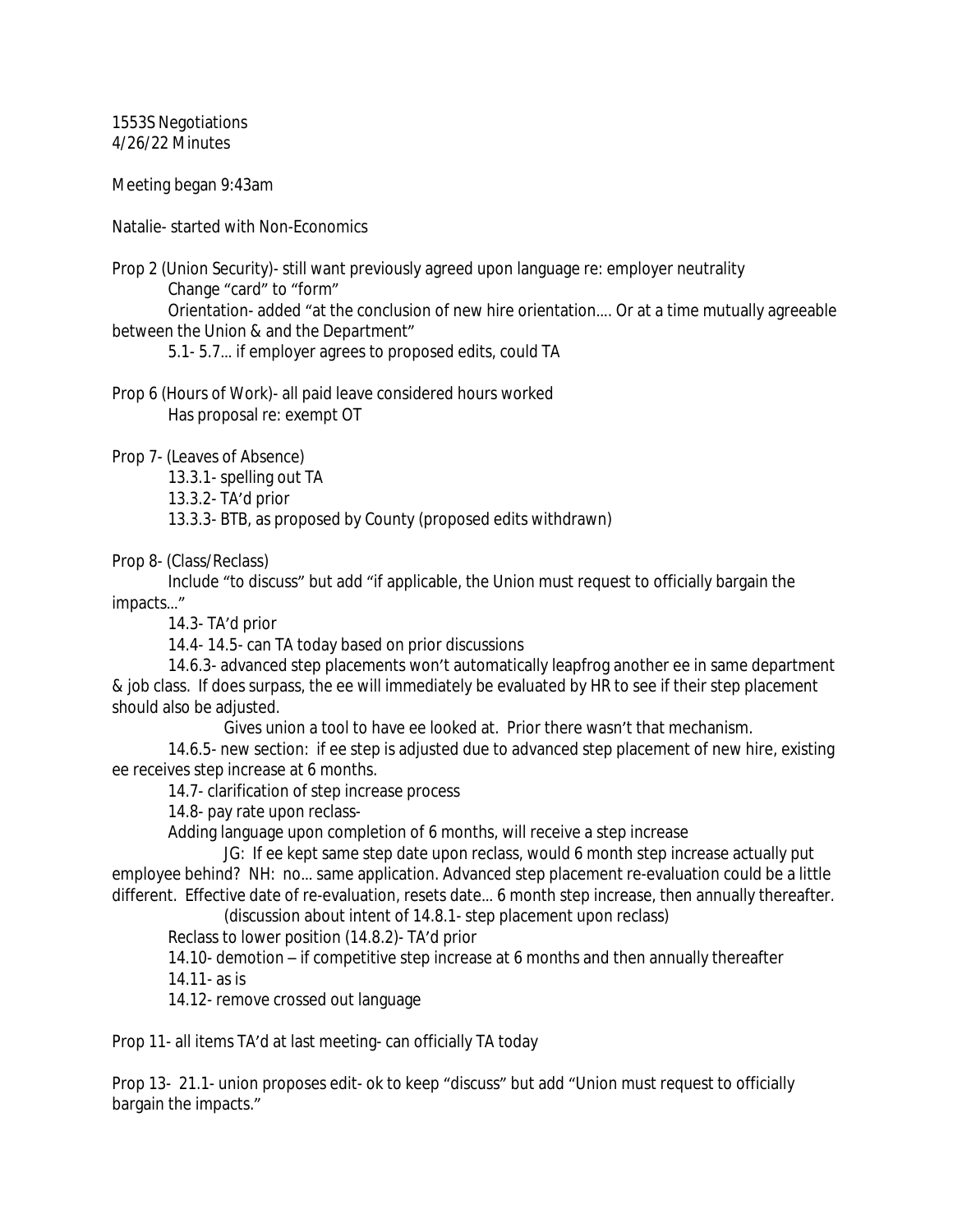21.7- Mileage- agree that language will be applicable to everyone but the Assessor's Office Gives Assessor's Office ees predictability their current process will be followed

## Prop 20 (Lag Pay)

Add PTO and/or comp time

Propose upon ratification, ees can work extra hours & bank for lag pay conversion

Create a special bank to specifically use. Not all ees have extra PTO to cash-out; this provides an avenue for new ees to bank.

JG: earned at straight time or time and  $\frac{1}{2}$ ?

NH: with proposal for OT- will propose exempt ees are paid straight time OT; nonexempt will get time and ½. Banked hours under this proposal would follow same logic.

If ees have a CAT balance, can cash out on 2:1 basis (80 hours of CAT for 40 hours of cash out) Once implementation date has been identified, if there is a delay or change another 60 days of additional notice will be provided.

NH- Economic Proposals

Prop 2 (PTO)- highlighted sections that are different.

- p. 8- new language- adding domestic violence coverage and school closures
- p. 10- cleaning up actual accrual rates
- p. 10- hour for hour on a one-time holiday declaration
- p. 11- C3c- as it applies to exempt ees
- p. 12- item 6 is a good edit

p. 13- like current language… 100% of PTO balance paid out- they could sell 25% of CAT into VEBA. Proposing blending language. (9.7.1 & 9.7.2 language)

p. 14- wouldn't necessarily need updates, but could use proposed language (as proposed by Union)

p. 15- add weekly

- p. 15- spells out what happens upon conversion if over max
- p. 16- agree with retaliation addition

Prop 3- insurance

NH: heard what employer said. Members want predictability. Propose benefits remain the same through 2023. However in 2024, increase/overall change to certain aspects be <10%... allows changes within certain predicable parameters. County can also introduce a new/alternative medical plan during term CBA.

Clarification- changes will be equal to or less than 10% in 2024.

- 11.2.2- TA on previously agreed upon language
- 11.2.3, 11.2.4, 11.3- "

#### Prop 4- Wages

Rejecting County's most recent proposal- have a counter 15.2- added "working days"

Prop 5- Once County knows what system will be used, need to add some language into CBA- either monthly, or bi-weekly.

JG: add something to lag pay section?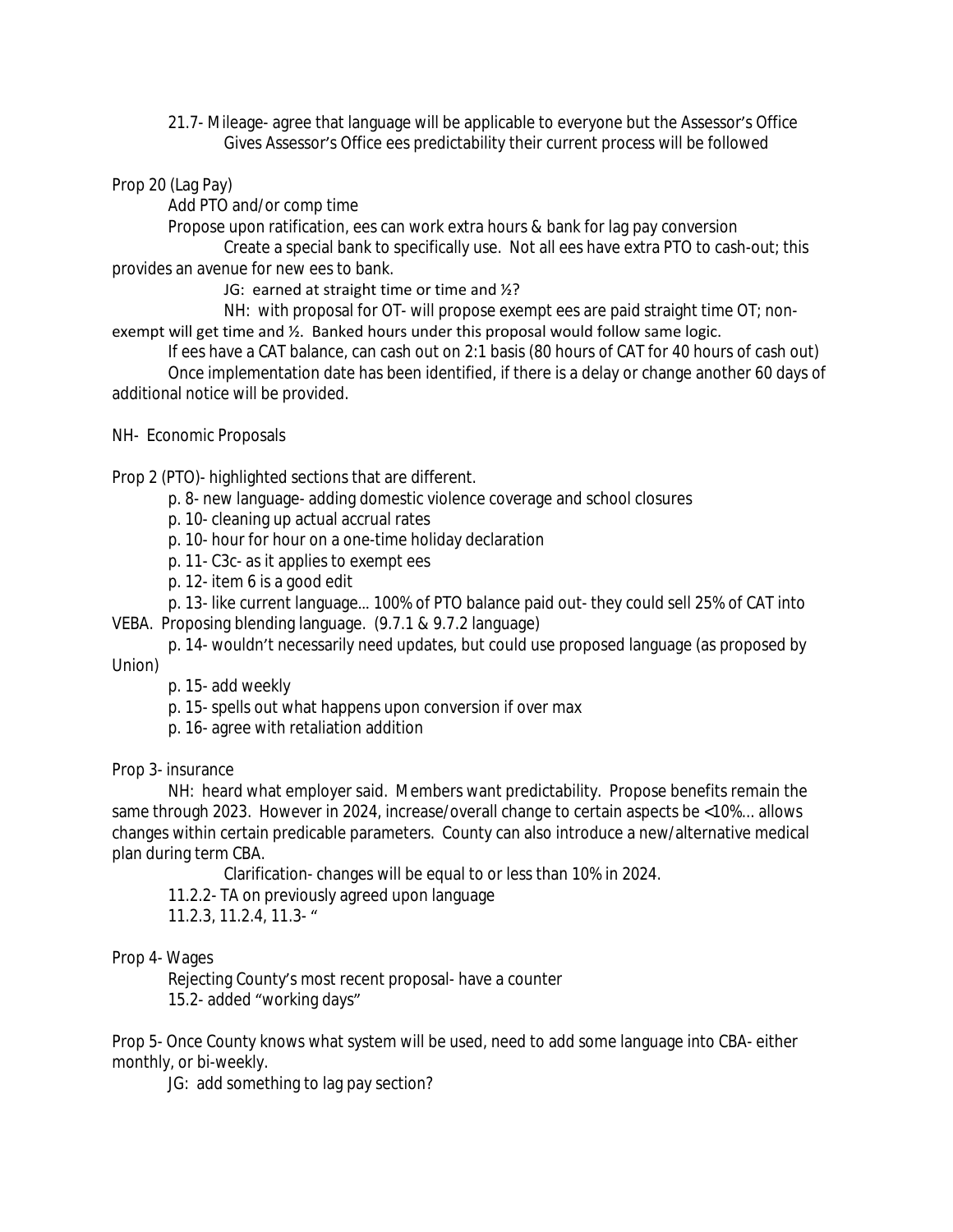NH: probably could… but would be nice if there were language in 15.5 spelling out timeframe of pay periods. Depends on how quickly County makes a determination on what pay cycle will look like. Right now, don't know what direction County is going.

## Prop 7- OT

some members will not be happy about union's counter- for exempt ees, still want them to receive something- advocating for straight time OT. Union will comes off time and ½ if County agrees to straight time. Would also need to edit 15.8.2.

15.8.3- allows for mutual agreement of schedule variation without impact to OT.

15.8.7 (new)- unless agreement was made to vary hours, all work performed on scheduled day off or while on PTO, ee gets OT (straight time for exempt, 1 ½ for non-exempt)

# Prop 8- Step Increase

All competitive recruitments get 6-month increase

Revised Union Proposals- some members will not be happy; hears County not open to retro. Trying to get a deal for members to move forward

5/1/22- ees mapped to proposed salary ranges at step closest; ees not a top step, keep existing step increase date unless it's > 6 months out. If > 6 months, will receive step at 6 months. Trying to front load money in ees pocket.

Also 5/1/22- 6% COLA and y-rated ees receive lump sum equivalent to COLA, added each pay period as an additional pay (vs. all at once). Doesn't impact based pay or OT- just an additional pay split out over multiple pay periods.

Will come off additional step for 10+ year ees.

1/1/23- 5% COLA. If ees still y-rated, will receive lump sum amount

1/1/24- 5% COLA. No more lump sum

Withdrawing Retention Incentive Pay

- 4. Still on the table.
- 7. Withdrawing additional tiers of accrual on PTO Still interest in cashing out 2 weeks
- 8. Union withdrawing "parent" to bereavement
- 9. Already provided counter on medical.

11. I County agrees to edits in Article 17 ("except for egregious offenses), Union will withdraw Art 18 edits "grievance remedy shall be granted."

13. 5/1/22- study implemented as shared. 1553S ees placed on grid at step closest to current step.

NH: prior, wanted implementation treated like a wage adjustment. Some people will come out further ahead, for others it will be pennies. Some members still feel it should be treated as a wage adjustment. Trying the best they can to get people on new grid & provide realistic COLAS.

14. Union provided counter.